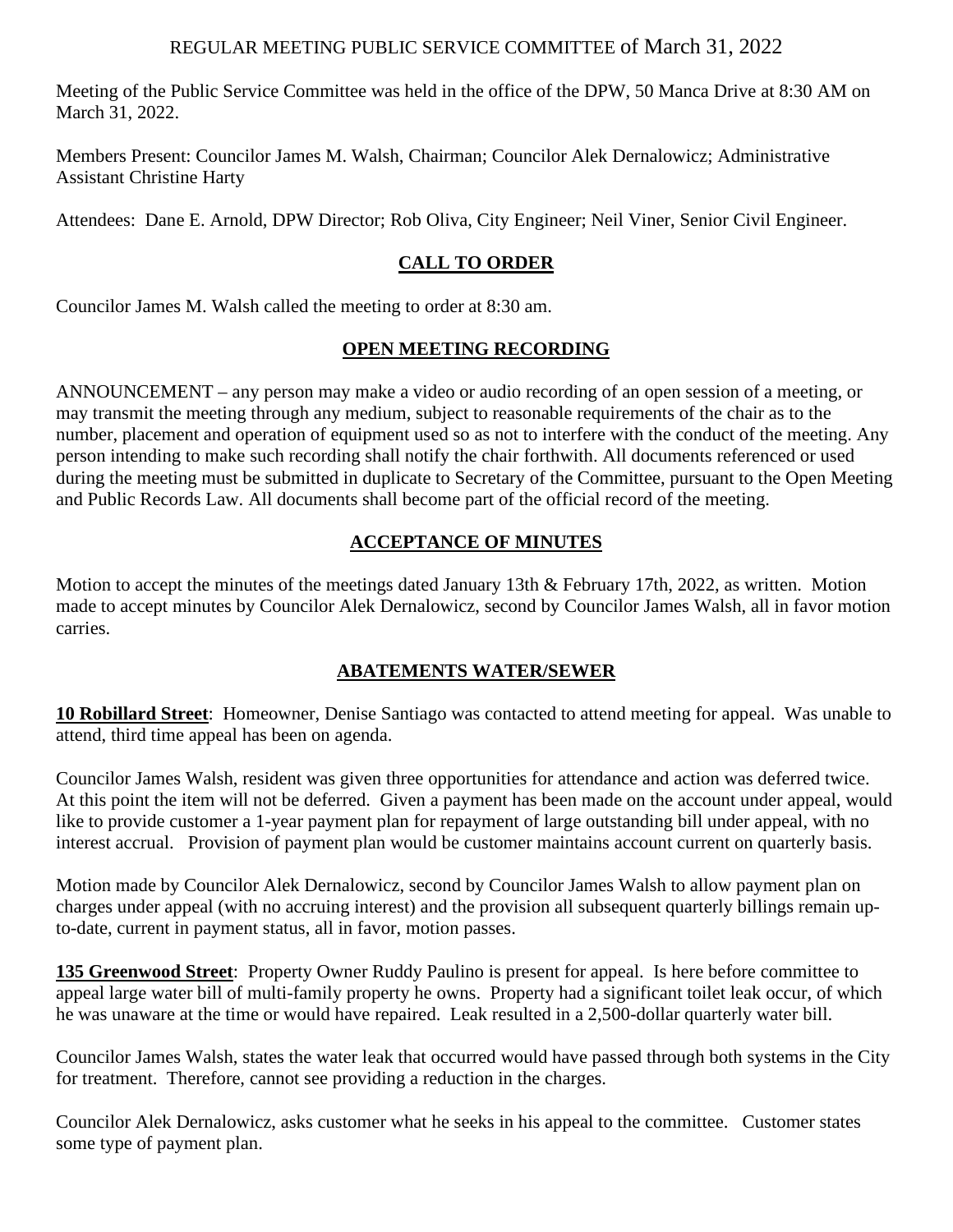Motion made by Councilor Alek Dernalowicz, second by Councilor Walsh to provide customer a payment plan with no accrual of interest for one year, the provision that all subsequent quarterly charges are maintained current.

## **ORDINANCE PROPOSALS**

Dane Arnold: recently had an outside consultant review our city specifications and ordinances pertaining to water and sewer. Have not been updated in 20 years. They were reviewed and compared with other cities and towns and with the state law requirements. Following this review is the yellow highlighted areas which either need updating or removal.

Councilor James Walsh: would like to know what prompted the review of this information? For instance, some information in the Significant User part under Table No. 553-20, Local Limits appears not currently calculated, noted as NC. Why would this not be removed given that notation?

Dane Arnold: can go back and revisit this information and remove anything unapplicable at this time and resubmit.

Councilor James Walsh: It is my view, and I'm sure that of yours Mr. Mayor (Mayor Michael Nicholson is present at meeting), to have the City Law Department review before submission, as they appear not to be in ordinance amendment form. Request to Law Dept. reviewal and revision to ordinance or code amendment form before submission.

Councilor Alek Dernalowicz: has a question in regarding the DPW/Survey Dept. Specification and/or Subdivision Rules and Regulations. Are those sections that are approved by Council as well or adopted by the DPW department on their own?

Dane Arnold: they are adopted by the DPW, they have just been reviewed. An example of the review needed would be such as G. under section 567-8 Specifications were it begins as gravel sidewalks, etc., specification still indicates sidewalks to be gravel.

Councilor James Walsh: Stormwater and Erosion Control Regulations.

Rob Oliva: Yes, these are regulations we can adopt, our consultant CEI (currently working on our MS4 compliance) put together for us, adding more teeth to the ordinance. They are regulations that provide greater detail on the application of stormwater permits and requirements for such, adds more detail.

Mayor Michael Nicholson: Addresses Chairman Walsh noting this is the regulation that is based off the interpretation of the Ordinance recently passed by the City Council.

Councilor James Walsh, question is who the authority to adopt these rules/regulations? City Council?

Councilor Alek Dernalowicz, suggests send the Stormwater and Erosion Control Regulations to the Law Department as well for review and decision on what procedure the City is to take to adopt the regulations.

Motion made by Councilor Alek Dernalowicz, second by Councilor James Walsh to forward Significant User Specifications & Stormwater and Erosion Control Regulations to City Law Department for review and decision on what procedure to take for City to adopt.

Dane Arnold: will send City specifications to Law Dept. as well.

#### **WATER LOAN**

Dane Arnold: The original letter for the water loan written back in February indicated a request of 1.5 million. Since then, cost of oil has increased significantly. Recalculated the estimates for paving list and now asking 1.8 million. Cost has increased from 72 to 85 dollars a ton for bituminous concrete. The pricing is on an escalating/de-escalating slope, as the State notifies MA Broken Stone monthly what they can charge. This cost is only for the streets under the Water Loan Project. The requested amount is built into the current and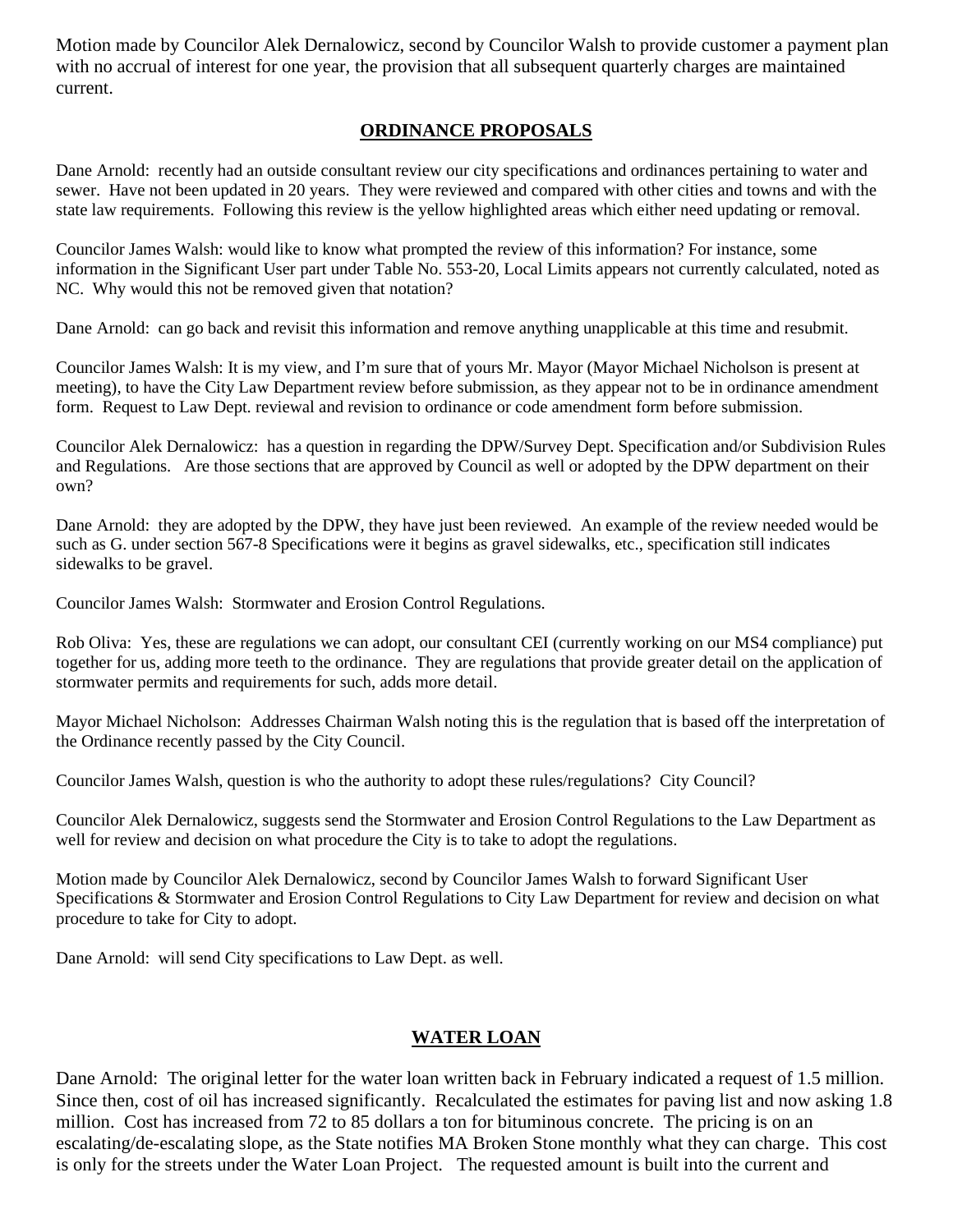upcoming water rates. The rates will cover the amount of loan request, however any new projects in the future will require a review of the current rates at that time.

Final page of water loan packet defines streets broken down as follows: those under water loan, sidewalks, and streets to be covered by City funds.

Councilor James Walsh, any schedule determined yet for Chapter 90 funds?

Mayor Michael Nicholson, Legislature has passed a 200-million-dollar Chapter 90 bond bill, of which we will see approximately 597-thousand-dollars. Also in the works is an addition 200-million dollar of winter recovery funds. This money is for road repair projects related to any winter improvements, line painting, potholes, etc. The formula for determining funding of this money is solely based on mileage of road, rather than mileage of road over population as Chapter 90 is. This is a test run for legislation, possibly rewriting/changing the Chapter 90 formula down the road. This Winter Recovery Fund has passed the House and Senate and is heading to Governor for signature. Will have a better idea come Mid-May on the dollar amount if any. The minimum we will receive from state is 597-thousand-dollars (Chapter 90). The Water Loan request will head to council on April 19<sup>th,</sup> following the Finance Committee meeting.

Motion made by Councilor James Walsh, second by Councilor Alek Dernalowicz to place information on file, all in favor motion carries.

# **REPORTS FROM DEPARTMENT HEADS**

Dane Arnold: In reviewing my budget there are a few line items affected by the increasing fuel costs. Fuel usage for the entire City (all municipal vehicles) is generally 220,000-dollars a year. Last few months have seen a 12% spike. We currently have an available balance until the end of fiscal year at approx. 60,000 dollars. Estimating will need possibly 70-150-thousand to finish the year.

> Councilor James Walsh, asks if there are any areas within the Dept/City we could modify the usage of vehicles? Ex., Building Dept., are now performing inspections virtually. Perhaps there are other areas in city where business can be conducted virtually?

> Dane, Other two accounts affected by the increase cost in oil is Street Lighting will have a deficit and Road Maintenance, used for potholes, as the cost of mix has also increased.

 Water Main Project, second phase to begin 2nd-3rd week of April. The mains are in, will be completing a few service connections and placing the main line online.

Transmission line is at about 90% design and will go out to bid in sometime in April.

Paving schedule to begin as soon as possible, hopefully the  $2<sup>nd</sup>$ -3<sup>rd</sup> week May. To be on schedule, esp. with the ongoing Water Main Project. There is no schedule for Chapter 90 at this time.

Pearson Blvd. between Williams Restaurant and the rotary scheduled to begin May  $1<sup>st</sup>$ . 140 is another project to begin summer of this year. Both are tip projects. Working on a Grant with Long Island Sound for the Wastewater Treatment plant upgrades, looking to automate the modifications that have been made.

Rob Oliva: Currently coming up to speed on all the projects, including the MS4 permit requirements. Chris Coughlin is here and a resource. Have an update on the rotary plans (handout is given). Plans are at 100%, waiting on the engineer to provide a proposal to do the right-away easement plans, for all the temporary and permanent construction easements required. Will be on schedule for September 2022 bid and Spring 2023 construction.